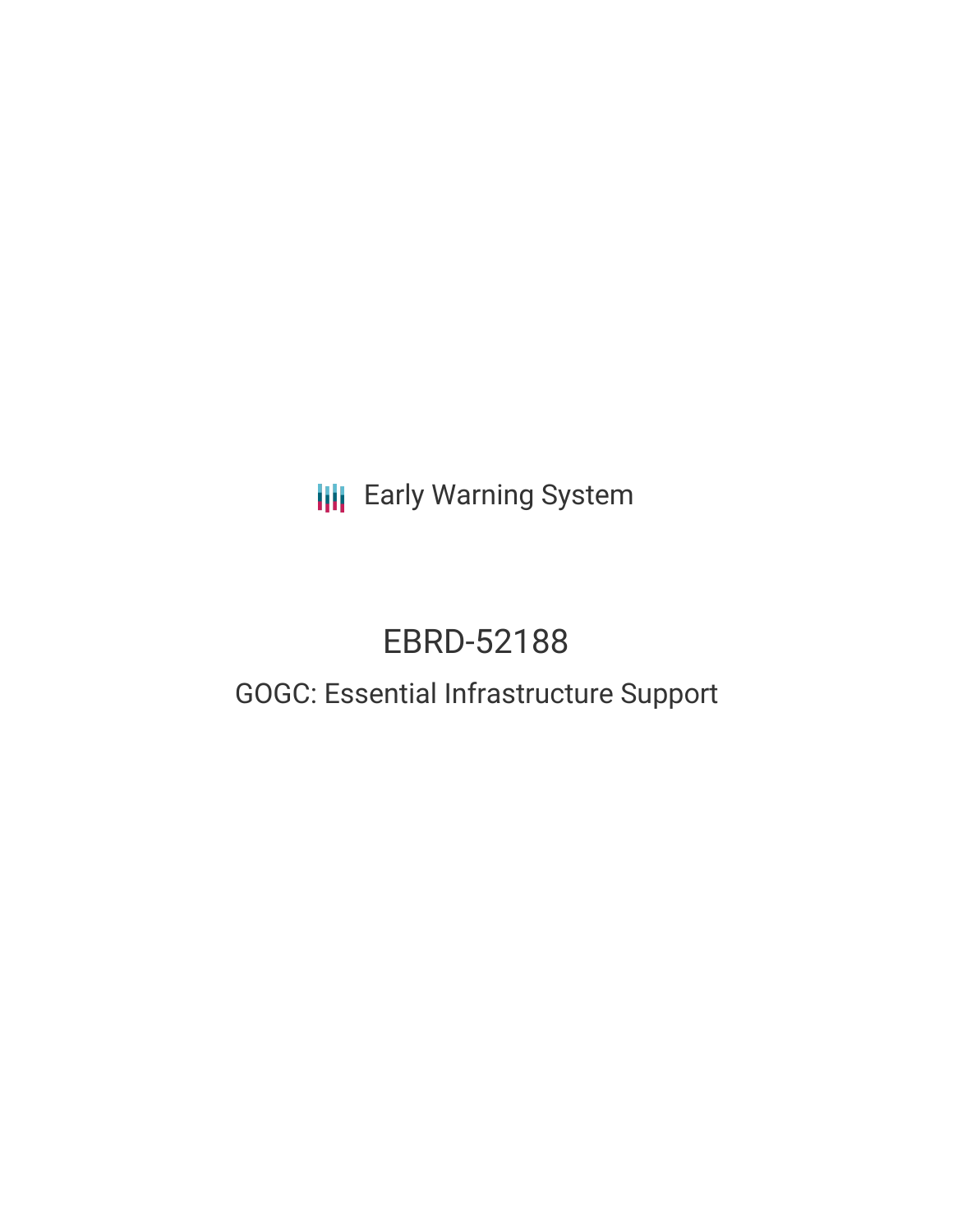

### **Quick Facts**

| <b>Countries</b>               | Georgia                                                 |
|--------------------------------|---------------------------------------------------------|
| <b>Financial Institutions</b>  | European Bank for Reconstruction and Development (EBRD) |
| <b>Status</b>                  | Active                                                  |
| <b>Bank Risk Rating</b>        | B                                                       |
| <b>Voting Date</b>             | 2020-07-23                                              |
| <b>Borrower</b>                | <b>JSC Georgian Oil and Gas Corporation</b>             |
| <b>Sectors</b>                 | Energy, Technical Cooperation                           |
| <b>Investment Type(s)</b>      | Loan                                                    |
| <b>Investment Amount (USD)</b> | \$251.00 million                                        |
| <b>Project Cost (USD)</b>      | $$251.00$ million                                       |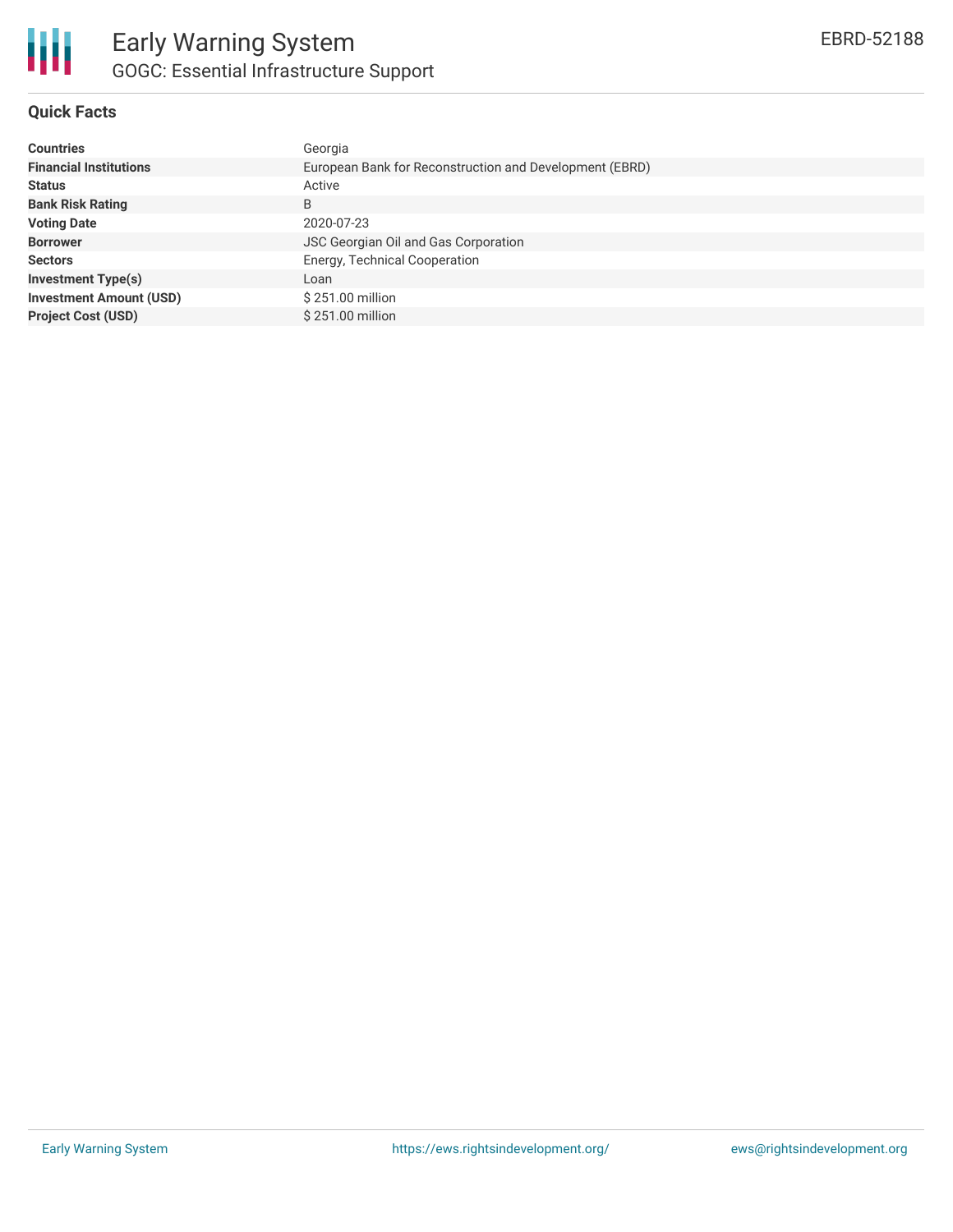

### **Project Description**

According to the Bank's website, the project provides finances to the Georgian Oil and Gas Corporation to fund sectoral reform and corporate level improvements.

Technical cooperation package will be provided to

- TC1: Identify and quantify the investment requirements in Georgia to generate green hydrogen as well as to upgrade the Company's assets to transport the blended hydrogen to end users.
- TC2: Implement policy-advisory support for the development of a gas exchange in Georgia.
- TC3: Develop and support the adoption of an action plan to improve the Borrower's climate corporate governance, reflecting Task Force for Climate Related Financial Disclosures recommendations.
- TC4: Develop and implement an Equal Opportunity Action Plan to support the role of women in technical positions in the energy sector.

The project is a response to the COVID-19 pandemic.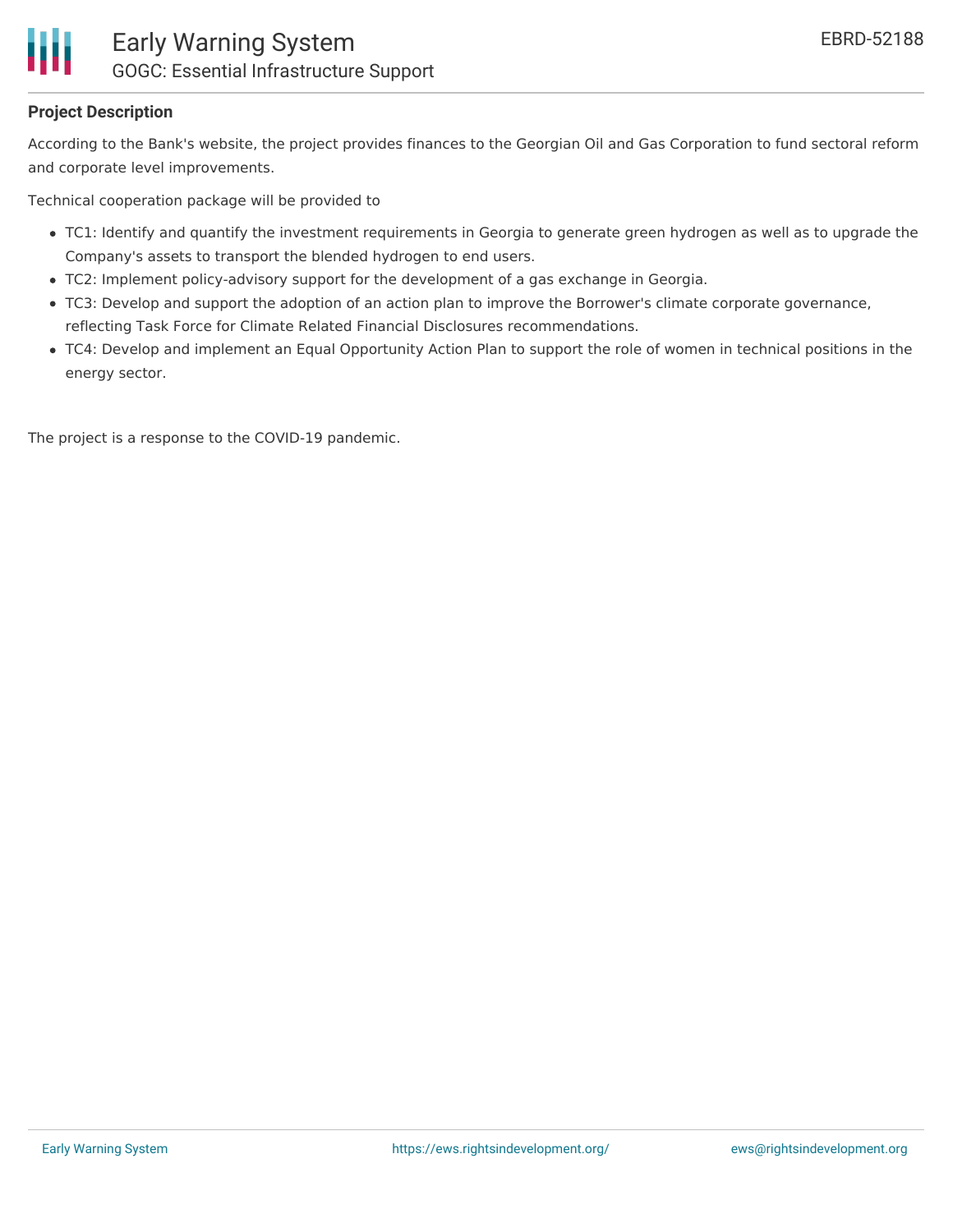### **Investment Description**

European Bank for Reconstruction and Development (EBRD)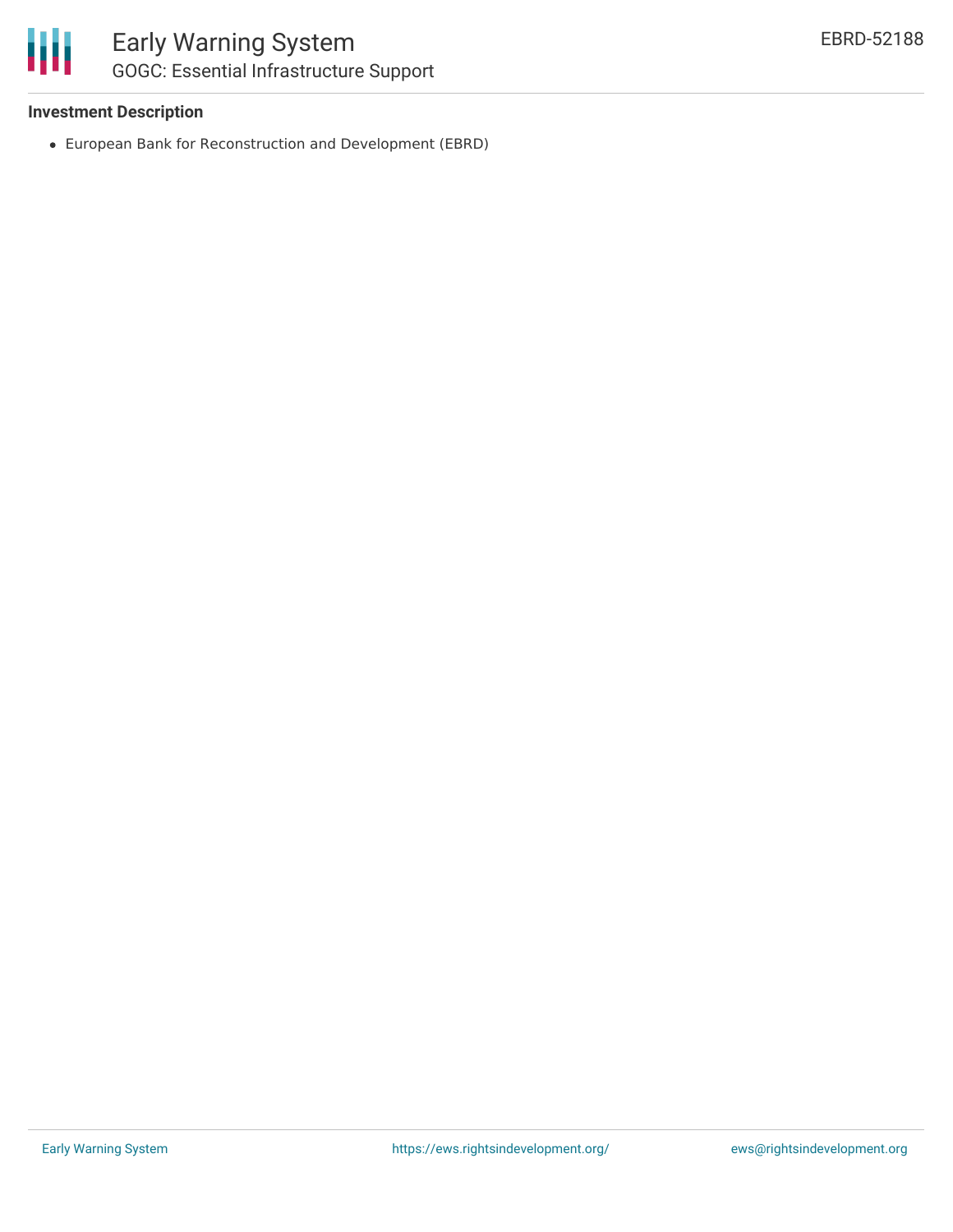

### Early Warning System GOGC: Essential Infrastructure Support

| <u>oooo. Loochtigi iiiiilaoti aotale oappolt</u> |                                |                                  |                          |                                      |                                |                                  |  |  |  |
|--------------------------------------------------|--------------------------------|----------------------------------|--------------------------|--------------------------------------|--------------------------------|----------------------------------|--|--|--|
| <b>Private Actor 1</b>                           | <b>Private Actor</b><br>1 Role | <b>Private Actor</b><br>1 Sector | Relation                 | <b>Private Actor 2</b>               | <b>Private Actor</b><br>2 Role | <b>Private Actor</b><br>2 Sector |  |  |  |
|                                                  | -                              | $\,$                             | $\overline{\phantom{0}}$ | Georgian Oil and Gas Corporation JSC | Client                         |                                  |  |  |  |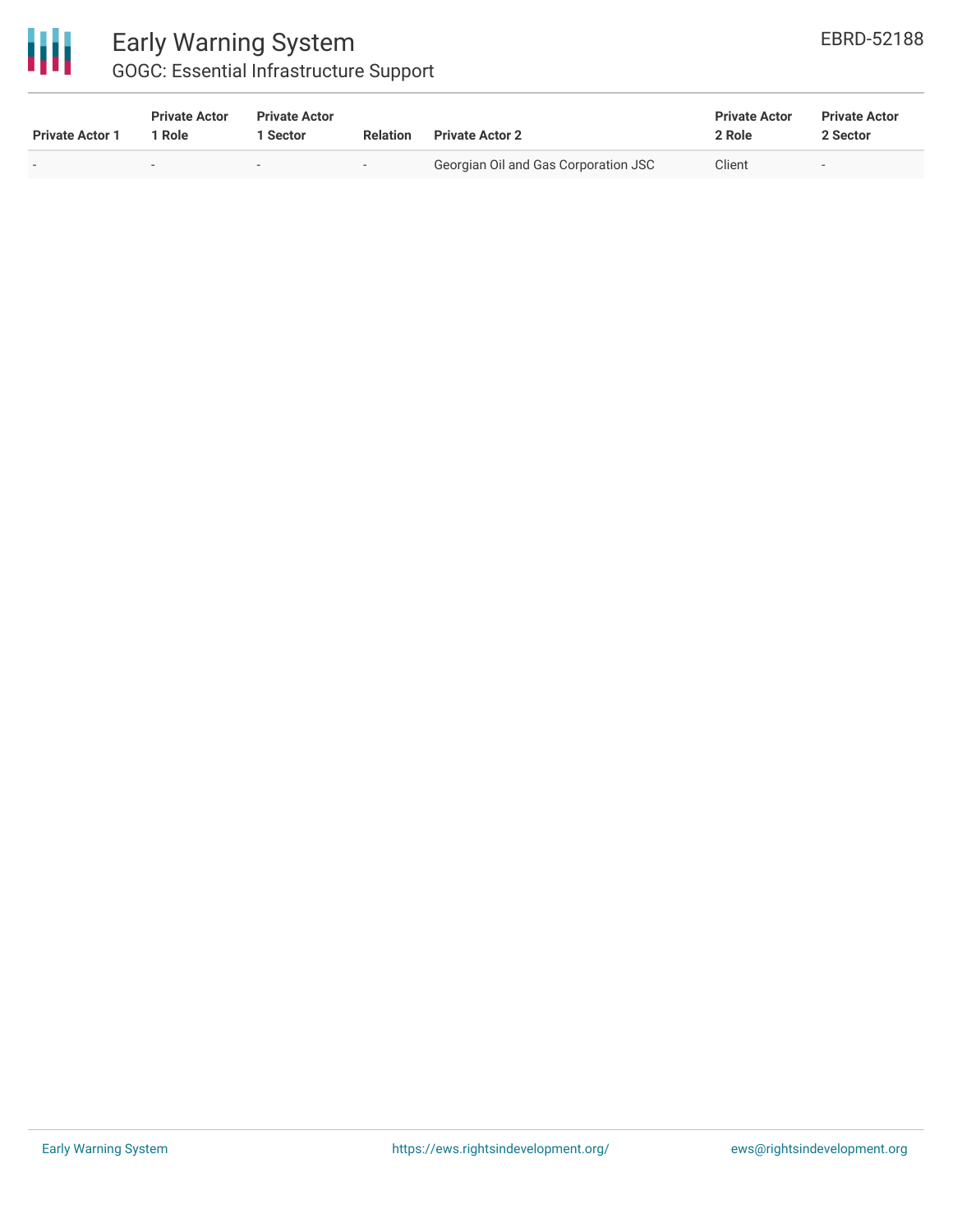

### **Contact Information**

PROJECT CONTACT INFORMATION

Omar Ogbiadze o.ogbiadze@gogc.ge +995322244040 +995322244041 www.gogc.ge 0190, Tbilisi, Georgia 21 Kakheti Highway

### ACCESS TO INFORMATION

You can request information by emailing: accessinfo@ebrd.com or by using this electronic form: https://www.ebrd.com/eform/information-request

#### ACCOUNTABILITY MECHANISM OF EBRD

The Project Complaint Mechanism (PCM) is the independent complaint mechanism and fact-finding body for people who have been or are likely to be adversely affected by an European Bank for Reconstruction and Development (EBRD)-financed project. If you submit a complaint to the PCM, it may assess compliance with EBRD's own policies and procedures to prevent harm to the environment or communities or it may assist you in resolving the problem that led to the complaint through a dialogue with those implementing the project. Additionally, the PCM has the authority to recommend a project be suspended in the event that harm is imminent.

You can contact the PCM at: pcm@ebrd.com or you can submit a complaint online using an online form at: http://www.ebrd.com/eform/pcm/complaint\_form?language=en

You can learn more about the PCM and how to file a complaint at: http://www.ebrd.com/work-with-us/project-finance/projectcomplaint-mechanism.html